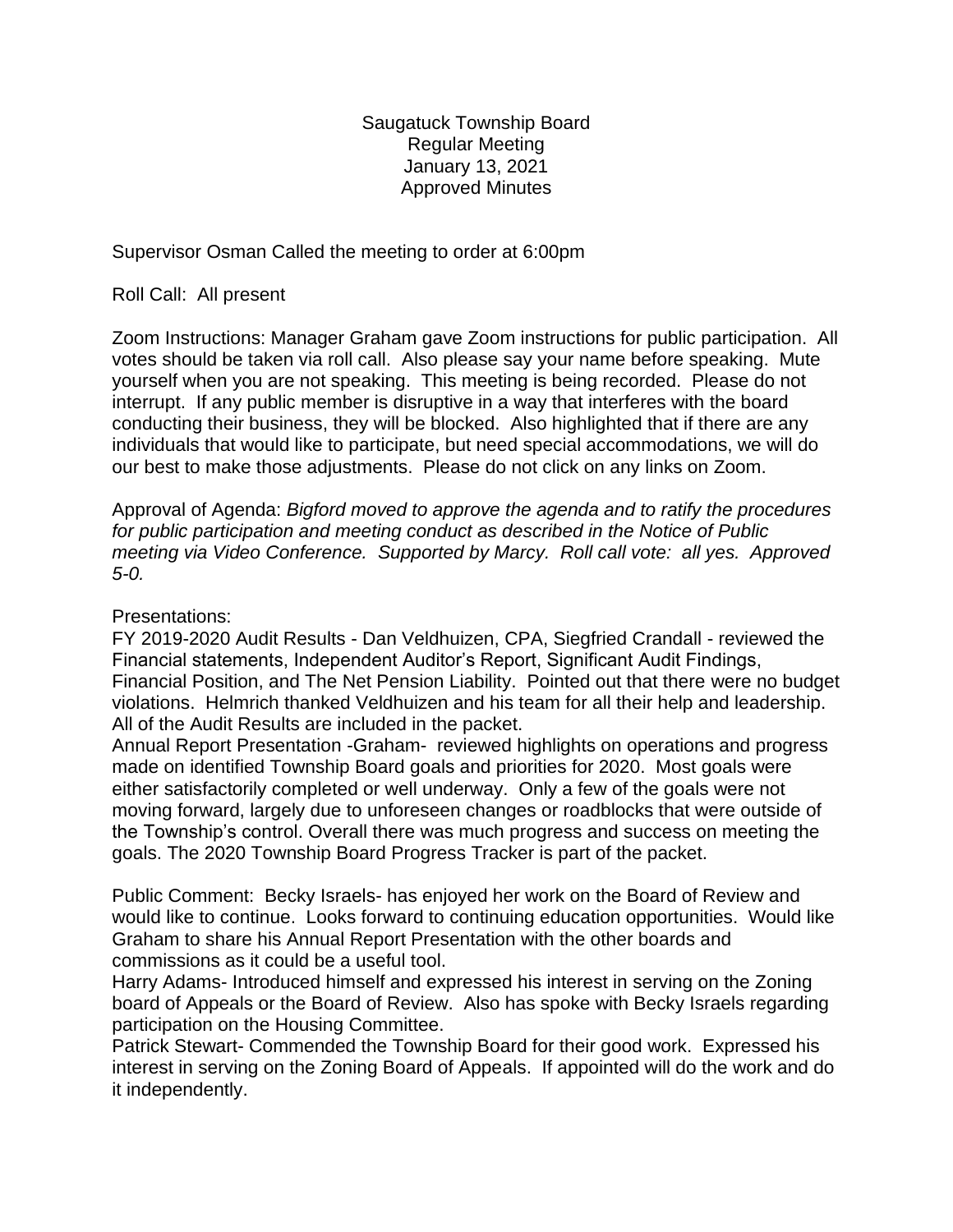Denise Webster - Introduced herself. Is a new resident and would like to be considered to serve on the Zoning Board of Appeals or on the Board of Review.

Review of Invoices:

No questions or concerns from board members.

*Aldrich moved to approve all bills and payroll in the amount of \$372,360.83 as presented.* Supported by Helmrich . Discussion: Graham- the larger than normal amount is due to the Road Projects. Roll call vote: all yes. Approved 5-0.

Treasurers Report: Helmrich: General Fund bank balance (at 12/31/20)=\$2.4M includes the CD liquidation of \$766K. Total Revenue YTD is 27% below budget and YTD expenses were 23% below budget. In General Fund only, revenue is 6.4% below budget; expenses are 1.7% below budget. Collecting Winter taxes for township millages will close the revenue gap. There continue to be no departmental overages. Fiscal state of township is excellent. TCF/CD value is \$0 - liquidated on Maturity date in December; funds to be re-invested beginning in January working with two municipal advisors. Class account is at \$1,000,191; up \$65 from November. Winter tax collections were at 41% of billed properties received at 12/31/20; overdue Summer payments continue, as well. Tax disbursement payments to approve: Summer #10 for \$107.6K total and Winter #1 for \$392K (both have been made), and Winter #2 for an estimated \$1.8 M ( to be made 1/14/21). Need a vote. *Helmrich moved to approve the #10 Summer disbursement, the #1 Winter disbursement, and the #2 Winter disbursement. Supported by Aldrich. Discussion: none. Roll call vote: all yes. Approved 5-0.*

Approval of Minutes:

*Aldrich moved to approve the minutes of the December 9, 2020 as presented. Supported by Marcy. Discussion: none. Roll call vote: all yes. Approved 5-0.*

Correspondence: Kathy Sturm - Historic District Scott Beltman - In support of ORV Ordinance Thomas Burgin- Top Grade Sand Mining

Board of Review Appointments- Graham- Update- Jan Shasaguay has withdrawn her application for reappointment. There are technically 3 openings; Becky Israels is seeking reappointment. Osman- thanked Shashaguay and Lozano for their many years of service. We have the following applicants: Denise Webster, Harry Adams, Rebecca Israels, and Mark Saint Amour. Invited applicants to speak and describe why they would like to serve. Mark Saint Amour- New to the Township. Has over 10 years of experience in serving on various boards and with non profit organizations. Has 15 years of experience in business development and entrepreneurial endeavors. Can offer the Township his skills and experiences in 3 areas: Business, Social Justice and unique perspective of many intersecting marginalized identities. Is currently in higher education at Grand Valley State University working in Social Justice and Enrollment Development.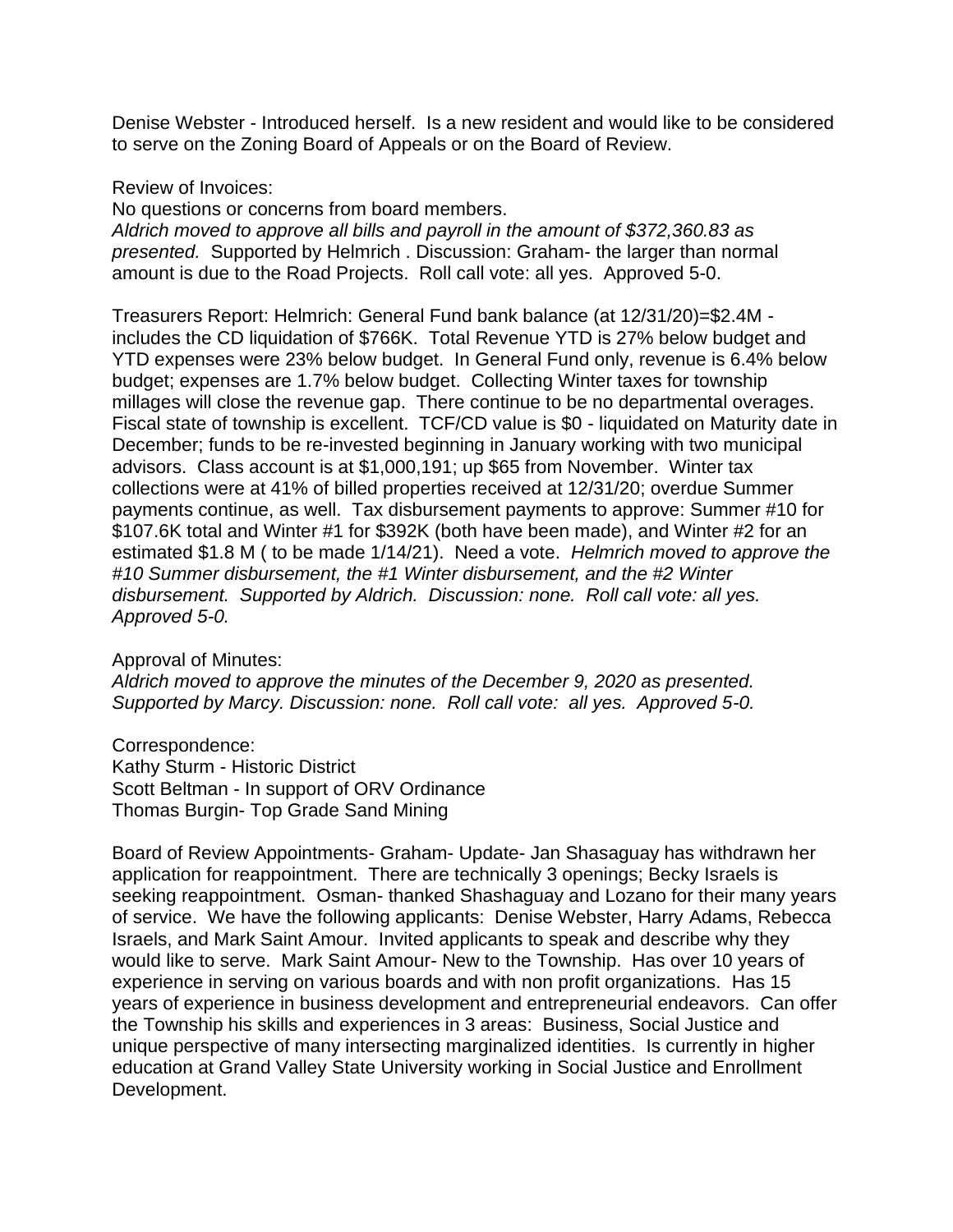Denise Webster: New Township resident. Has a extensive history in serving on Planning Commission, Zoning Board of review and numerous other advisory boards/commissions/committees. Retired Faculty member - Central Michigan University.

Bigford- Osman, can you speak to the training requirements for the Board of Review? Osman- yes. There are annual training requirements for Board of Review members. They are several hours long.

Denise Webster- yes, is willing to participate in training

Mark Saint Amour - yes, is willing to participate training

Becky Israels - is interested in being reappointed. Has learned quite a bit from the training. Has benefited from working with Shashaguay, Lozona and Harris. Has been on the Holland City Council and has served on the Saugatuck Township Planning Commission. Wanted to point out there are many opportunities to serve on committees within the Planning Commission.

Harry Adams - Recent full time resident in the Township. Has served on several condo boards, much experience in Project Management, retired Director of Operations and has the time and desire to serve the Township.

Helmrich - welcomed the newcomers to the Township (Denise, Harry and Mark). Is heartened by their desire to get involved in their government.

*Aldrich moved to appoint Becky Israels to the Board of Review. Supported by Helmrich. Discussion: none. Roll call vote: all yes. Approved 5-0.*

*Aldrich moved to appoint Marc Saint Amour to the Board of Review. Supported by Bigford. Discussion: none. Roll call vote: all yes. Approved 5-0.*

*Bigford moved to appoint Denise Webster to the Board of Review for a term for a term of two years (January 1, 2021 - December 31, 2022). Supported by Helmrich. Discussion: none. Roll call vote: all yes. Approved 5-0.*

Zoning Board of Appeals Appointments:

Patrick Stewart- Resident of 9 years. It has been a wonderful experience. Extensive experience in Business and Environmentally friendly practices. Has much legal experience that would lend itself well to this position. Believes he can be fair and do the work.

Harry Adams- would be willing to serve. Has experience on boards and in operations. Zoning Board of Appeals would be appealing.

Denise Webster - is happy to be considered for this position as well.

*Aldrich moved to appoint Patrick Stewart to complete a vacant term of three years (July 1, 2020 - June 31, 2023). Supported by: Marcy. Discussion: none. Roll call vote: all yes. Approved 5-0.* 

*Helmrich moved to appoint Harry Adams to the alternate position on the Zoning Board of Appeals for a 3 year term. Supported by Marcy. Discussion: Aldrich - encouraged applicants to be open to upcoming opportunities. Roll call vote: all yes. Approved 5-0.*

DRAFT 2021 Strategic Action Plan- *Marcy moved to table the review of the DRAFT 2021 Strategic Action Plan to next month's meeting or to a special meeting. Supported by Helmrich. Discussion: Graham- Mr. Nielsen, the facilitator of the strategic action plan and goal setting session is on the call. Could he give a few comments that may help*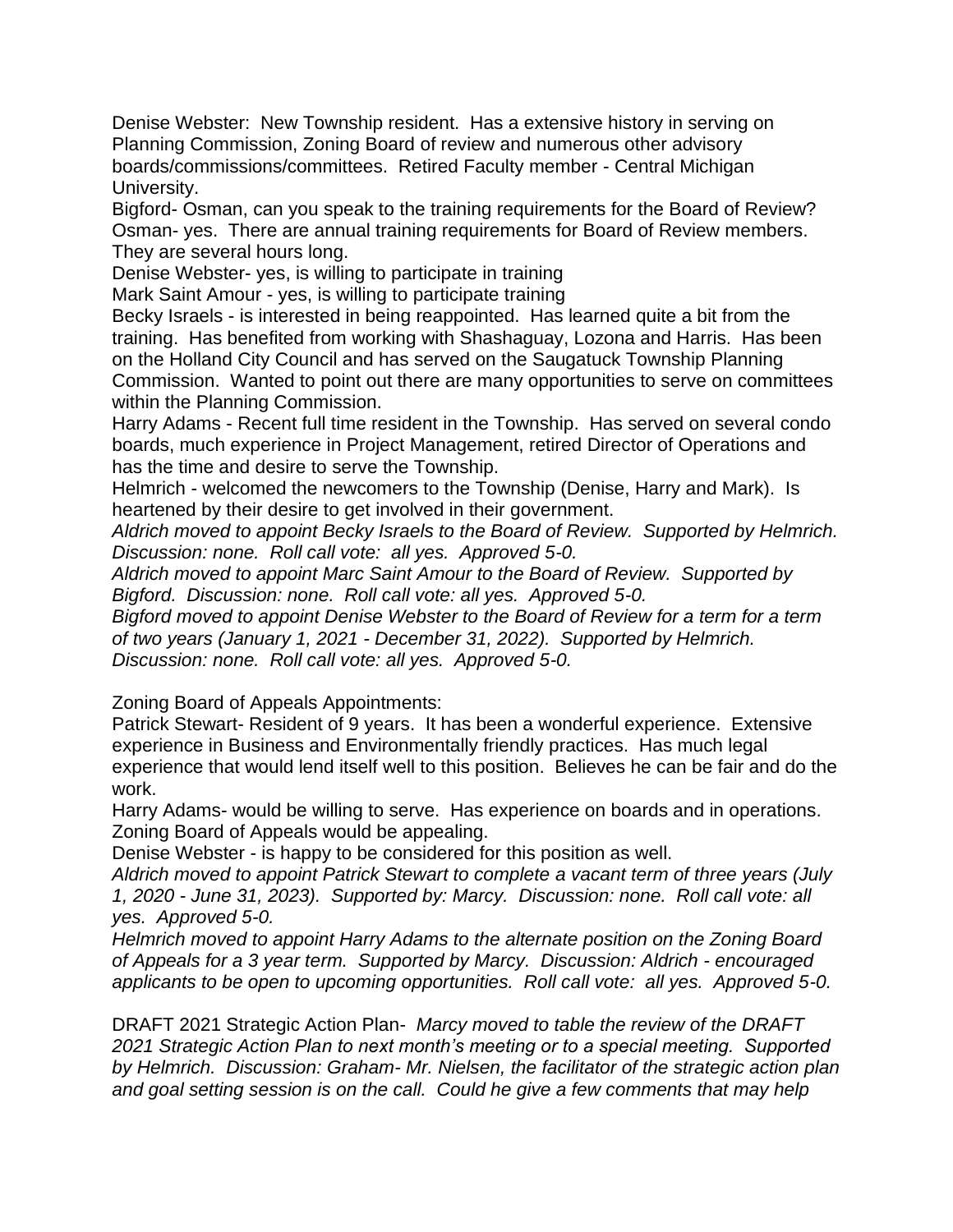*the board guide next steps? Nielsen- yes, this is a big goal for one year. One suggestion is to make this into a multi year plan. Encourages board members to take more time to review the reports and to call him with any thoughts/suggestions. Is open to a special meeting to address this. Osman- thank you Mr. Nielsen. We do need to adopt a plan before we adopt a budget. Helmrich - thanked Nielsen for all of his great work. Nielsen - appreciates the respect and teamwork the Board displays. Roll call vote: all yes. Approved 5-0.*

Cemetery Millage Ballot Language- Graham - on October 14, the Board voted to direct the Manager to work with legal counsel to prepare ballot language, as related to the anticipated proposal to renew the expiring special-voted cemetery millage in 2021, to be considered in January 2021. 2 things to consider: 1) could be renewed and increased to the original millage rate or the reduced millage rate. Recommends renewing at the original rate. This is just good practice. Is happy to explain more on this. 2) If the Board intends to pursue a cemetery millage renewal what ballot it should appear on. May and August are both options. Bigford- recommends placing this on the August ballot. There is nothing currently on the May ballot. If something is placed on the August ballot, then the Township would possibly be able to avoid or share election costs. Helmrich - what is the history on the reduction of the millage. Graham- the reduction is due to Headlee. Graham- the difference is very small. Helmrich- prefers August. *Marcy moved to approve the adoption of Resolution No. 2021-01, to place a ballot proposal on the ballot for the August 3, 2021 election, to renew the millage proposal that was previously approved by Township electors to raise funds for the operation, maintenance, repair, construction and renovation of Township cemeteries, as presented. Supported by Bigford. Discussion: none. Roll call vote: all yes. Approved 5-0.* 

Property Maintenance Settlement Agreement- Graham- I'm sure you are all aware of the ongoing property maintenance issues at 6354 Old Allegan Road. The Township has filed a civil infraction action in Allegan County District Court seeking to eliminate the current ordinance violations. To avoid further costs and to aid timely compliance, staff is requesting the Board authorize the attached settlement agreement to resolve all claims in the legal action pursuant to the terms and conditions of this agreement. This agreement will allow staff to aid the property owners' efforts to bring the property into compliance with the Ordinance by providing a commercial dumpster at the Township's cost, which will then be reimbursed by the property owner according to a payment plan outlined in the agreement. Should the property owner fail to make any of the scheduled payments in a timely manner, this agreement would give the township the authority to assess the costs against the property. I have spoken with the property owner on several occasions. It is my impression that the property owner is open to this agreement. *Bigford moved to approve the proposed ordinance enforcement settlement agreement, as it relates to 6354 Old Allegan Road, and authorize the Township Clerk & Township Supervisor to sign the agreement as applicable. Supported by Aldrich. Discussion: none. Roll call vote: all yes. Approved 5-0.*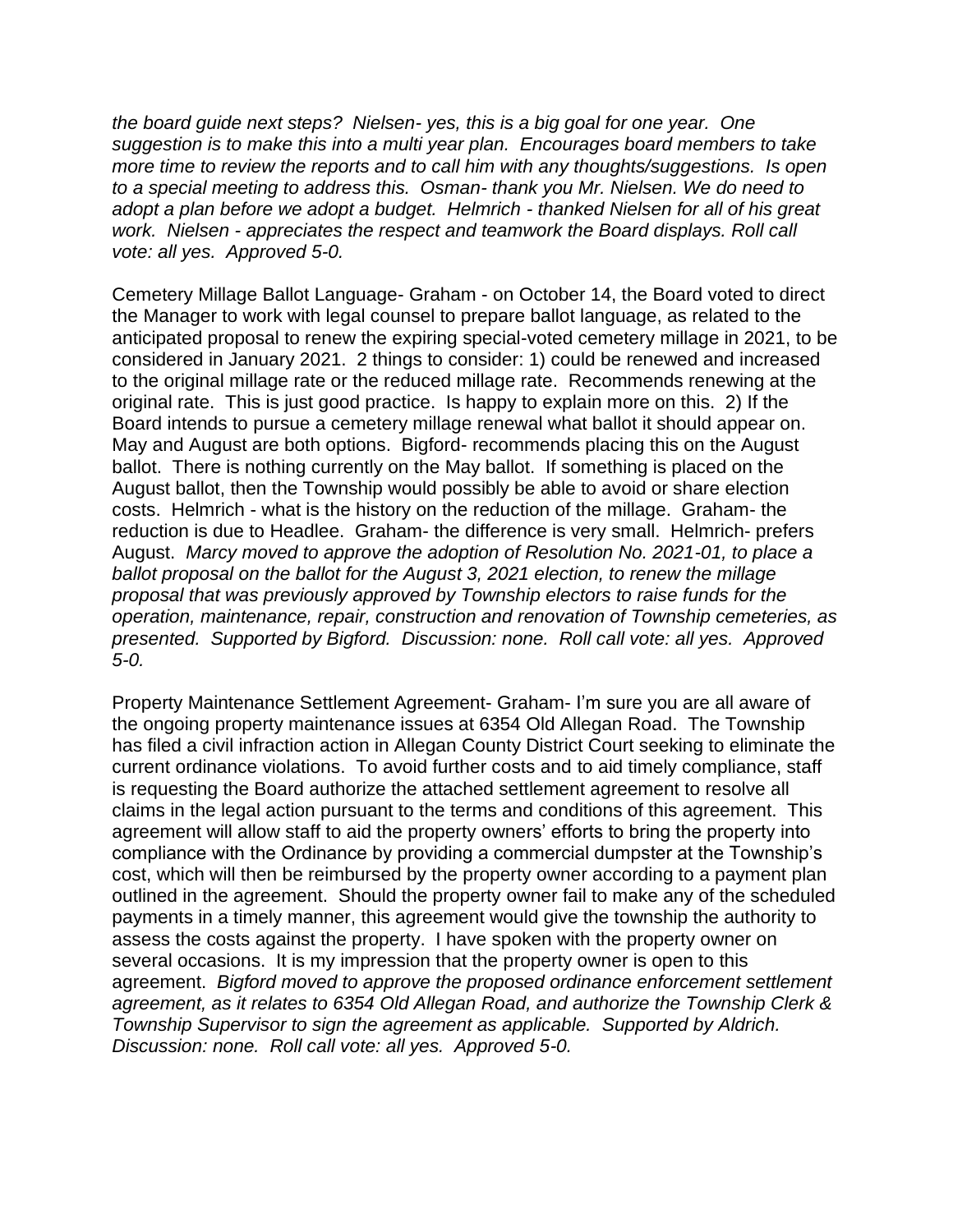Kalamazoo Lake Harbor Authority - Proposed Resolution & Agreement Amendments-Osman- the invitation to join was extended and the Township was responsible for paying to amend the Bylaws, rules of procedure and other documents that needed to be amended. These amendments are complete. If we adopt the resolution and agreement amendments then the final step would be for the two cities to accept. Helmrich thanked Graham for his work on this project; it was a long process. Is there an estimated cost for this document preparation? Graham- I do not have that dollar amount at this time. I will know when the bill comes through. *Helmrich moved to adopt resolution No. 2021-02, a resolution to join the Kalamazoo Lake Harbor Authority as presented. Supported by Aldrich. Discussion: none. Roll call vote: all yes. Approved 5-0.* 

Letter of Resignation and Transition Planning - Graham- As you all know, I submitted my letter of resignation to the Township Board on December 22, 2020. Asking the board to formally accept the resignation and to approve paying the accrued and unused vacation time (2 weeks) as outlined in the employment agreement. It would also be appropriate for the Board to discuss other items related to transition planning including hiring an interim manager. I do have an interim manager agreement prepared and have been working with Joe Frey, potential interim manager, who I believe is on this call. *Marcy moved to accept the Township Manager Griffin Graham's resignation, and approve payment for his accrued and unused vacation time to confirm that his last day of employment will be January 22, 2021. Supported by Aldrich. Discussion: Osman read a proclamation acknowledging Graham's exemplary work for the township. The proclamation highlighted his tireless efforts, his commitment to excellence and his willingness to to go above and beyond. Osman expressed her sincere gratitude to Graham. Marcy- Graham is the most poised, well balanced, mature, professional person she has worked with at his age. We will miss you Griffin. Aldrich- has never met anyone like Graham. He goes above and beyond, he is kind, he is exceptional, he is wise beyond his years. South Haven is so lucky to have you. Bigford - Osman's proclamation was incredible. It really captures how much we hold Graham in high regard. Graham, you took a mess and made it into something amazing. You deserve the best. We are so excited for your future. You have left things in such a great place at the Township for the next manager. Helmrich - agrees with all that has been said. Looks forward to the day that we can celebrate your new position, what you have done for the township and your upcoming marriage in person. Roll call vote: all yes. Approved 5-0.* Osman - now would be a good time to talk about transition planning. I believe all of the Board members have been able to connect with Joe Frye by either phone or Zoom. A proposed agreement for Interim Manager was distributed to Board members this afternoon. Aldrich - has reviewed the agreement and is comfortable moving ahead with it. Marcy - also has reviewed it and is ready to move ahead. Osman- is ready to move ahead with this. The high recommendations he is receiving mean alot. *Helmrich moved to hire Mr. Joe Frey as Interim Township Manager and to authorize the Township Clerk and Township Supervisor to sign the proposed employment agreement on behalf of the Township Board. Supported by Marcy. Discussion: none. Roll call vote: all yes. Approved 5-0.*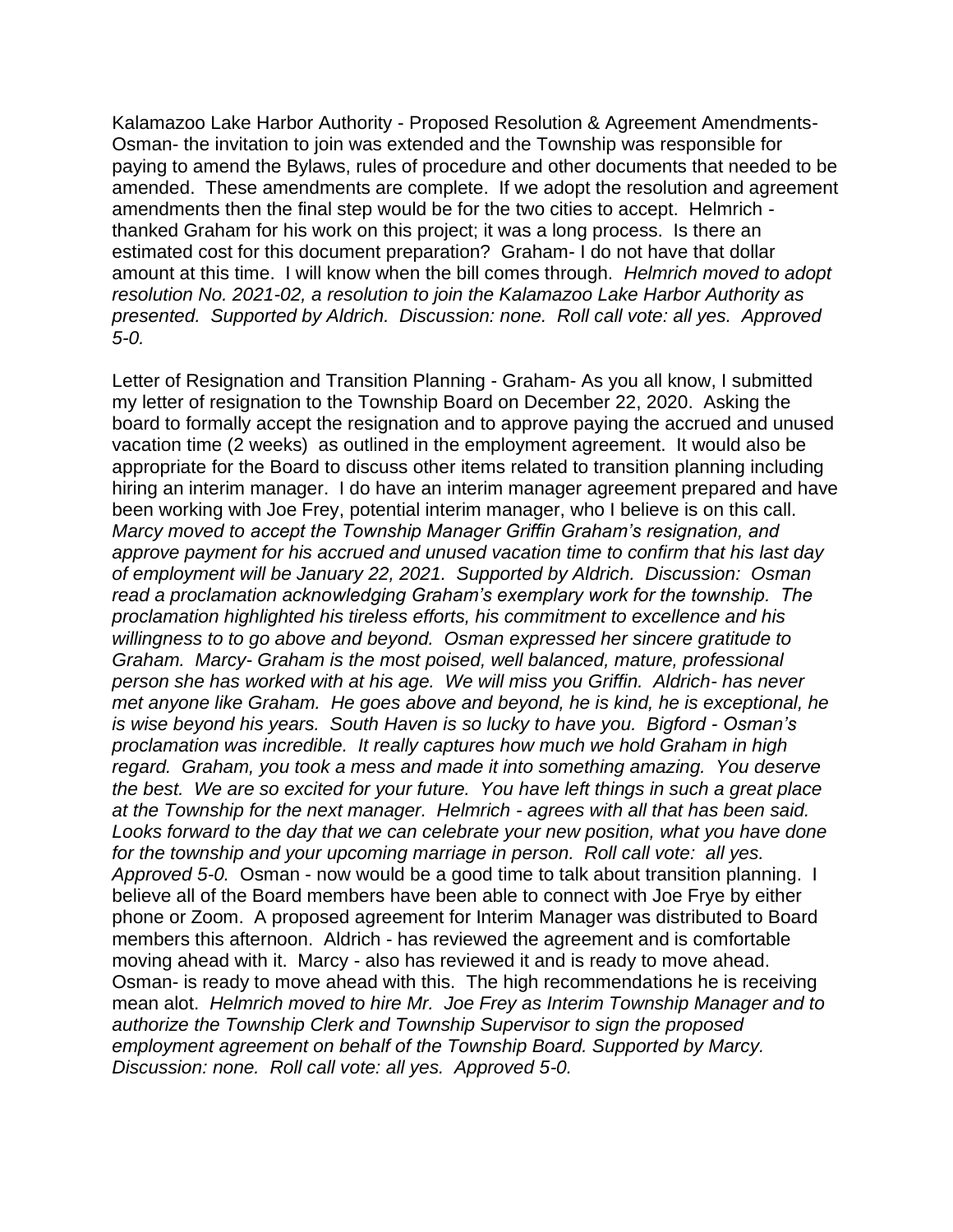Fiscal Year 2020-2021 Q2 Budget Review and Amendment Requests- Graham - The General Appropriations Act tasks the Township Manager with periodically reporting on the status of financial operations. Please see the attached Fiscal Year 2020-2021 Q2 Budget Report. We are tracking tremendously well particularly in the General Fund. The amendments requested are associated with donations and the parks department. *Aldrich moved to approve the requested Fiscal Year 2020-2021 Q2 Budget Amendments, as submitted. Supported by Bigford. Discussion: none. Roll call vote: all yes. Approved 5-0.* 

Creating a Historic District Commission - Helmrich- in reviewing minutes found that over a dozen individuals spoke positively regarding considering creating a Historic District Commission. With such interest, did not want to ignore it. Perhaps we could appoint a committee to explore what all this would entail and to discover if this is plausible and if it is plausible, is it something we want to pursue. Osman- is this something we could explore at our Strategic Planning Meeting? Helmrich- yes.

Intergovernmental Recycling Committee- Graham - The original calling for this committee had expired. The City of Saugatuck adopted a resolution to reauthorize and extend the Advisory Tri-Community Recycling Ad Hoc Committee until December 31, 2021. Staff seeks guidance from the board regarding whether or not the Township should continue to participate in this committee and if so should the current members be reappointed, or should notice be posted of openings? Osman- we should continue with this Advisory Committee and for the sake of continuity, reappoint Daniel DeFranco, Mark Epstein and Patrick Stewart if they are willing to continue to serve. Defranco - I am willing to continue to serve, I know that Mark Epstein would like to stay on as well. Not sure about Patrick Stewart. We did meet today and reviewed progress made in 2020 and set goals for 2021. We put out a winter newsletter that aimed to clear up confusion regarding Republic and the yellow bags and outlined ways for residents to access recycling services. This generated much interest and communication. There is much Tri-Community collaboration and comradery growing. Recommends continuing. *Osman moved to continue to participate in the Ad Hoc Intergovernmental Recycling Committee, to reappoint Daniel DeFranco, Mark Epstein, and Patrick Stewart as the Township's representatives on the committee. Supported by Helmrich. Discussion: none. Roll call vote: all yes. Approved 5-0.*

Planning Commission: Helmrich - The Planning Commission met via Zoom on December 14, 2020. All agreed that Tuesday, January 19<sup>th</sup> worked best for the joint meeting of the Planning Commission and Township Board. Will be held via Zoom. Public Hearing on the consideration of an ordinance to establish a groundwater protection overlay zone which would rezone certain properties in the Township within the proposed zone. Public comment was heard from David Swan of the Saugatuck Dunes Coastal Alliance and from Scott Bosgraff, project manager for North Shores development. Jim Brode, a hydrogeologist who works with KLSWA, gave a detailed presentation on the proposed zone. Discussion followed on the revised, red-lined version of the ordinance which has Section D.4 removed which addresses 'excavation' as a regulated activity. Township council Curcio explained the changes proposed in the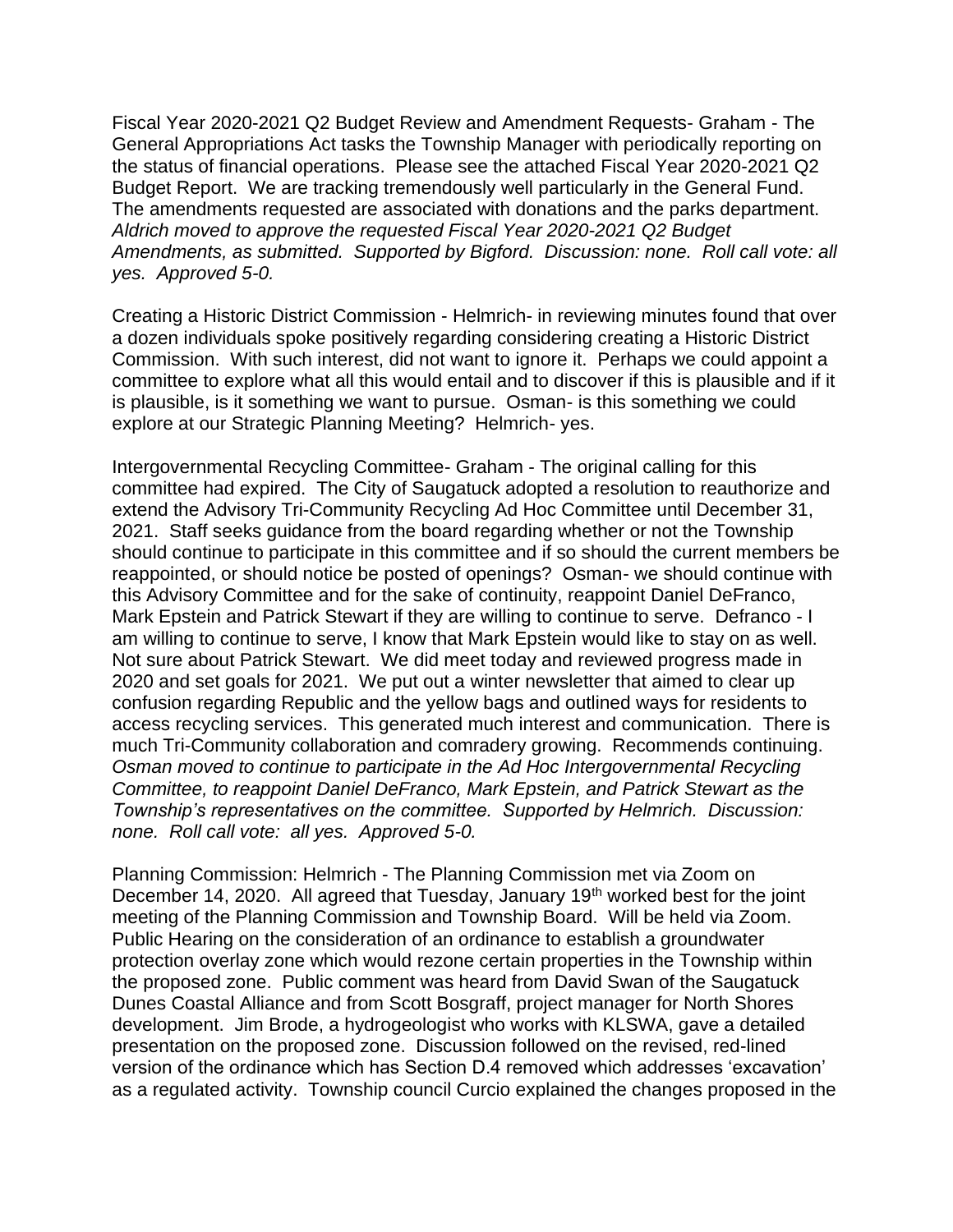newer version of the ordinance. He also noted that items removed in the new draft could be re-instated and/or revised as per direction of the PC. Brode spoke more on the Wellhead Protection Program of which the Township is a participant. Questions and discussion regarding the agreement between North Shores and the Township allowing the Township to purchase an existing well on the North Shores property for \$1.00 for potential municipal use. After other issues including the handling of contaminants in the zone were discussed, PC voted unanimously to direct staff to review subsection D4 and to offer the PC a recommendation for revised language in a Groundwater and Wellhead Protection ordinance. An update on the formation of sub-committees to work on areas within the Master Plan. David Swan, from SDCA, made further public comment on groundwater protection and excavations. Next regular PC meeting will be on Monday, January 25th at 7:00pm via Zoom.

Road Commission- Marcy- we met with them on January 5 and 6. Graham- on the 5th we attended the Primary Roads Millage meeting hosted by the Allegan County Road Commission. Osman was also in attendance. Discussed 2020 projects that were completed and paid for with primary road millage money and upcoming 2021 and future projects. The long term capital improvement planning is impressive. On the 6th, Marcy and I met with several engineers from Prien and Newhoff to discuss the road maintenance plan. The Townships healthy balance in the road fund could be used for primary and local roads. The engineers will consider this in future planning. Dana Burd will attend the February Township Board meeting to give an update and hopefully a draft multi year road maintenance plan. Helmrich - do we have a map of primary and local roads? Graham - this should be included in Dana's update. Marcy - much of this information is on the Allegan County Road Commission's website.

Fire Board Report: December was a busy month, that matched the record from 2019. 76 calls, end of year call volume is 862. 12% down from 2019 where there were 977 calls. Response time matched the annual average of 5:46 for the year. December had 50 priority 1 and 2 calls. EMS counts for 58% of call volume for December. For the year EMS calls were at 533 or 62% of their call volume. 41% of calls were from the township, 32% was from Douglas, including Douglas Cove where they ran several Covid 19 calls. In one day they counted 3 calls for Covid from Douglas Cove! The ISO rating for the majority of the Township is now a 3, which is excellent. The rating is how insurance premiums are determined by some companies. The criteria for the rating is based on a fire departments ability to arrive at a call within 5 minutes. There is a small area on the Lakeshore where that it isn't possible. The township fire reps, Eric Beckman and myself, along with Chief Janik and our manager are planning to have a meeting soon to discuss options like an access road. The Allegan County Fire Chiefs Association, serves 20 Allegan County Fire Departments by promoting, advocating, coordinating, representing and supporting the interests of the member fire departments and the citizens they serve with a focus on high quality firefighter education and supporting Community-Based Risk Reduction Efforts, including fire, rescue, medical and other emergency services. To support their mission, Allegan fire departments continue to step up with fundraising. The fire board approved a motion to allow ACFCA the use of the Saugatuck Township Fire District facility to host a car wash fundraiser in 2021. Details to be announced at a later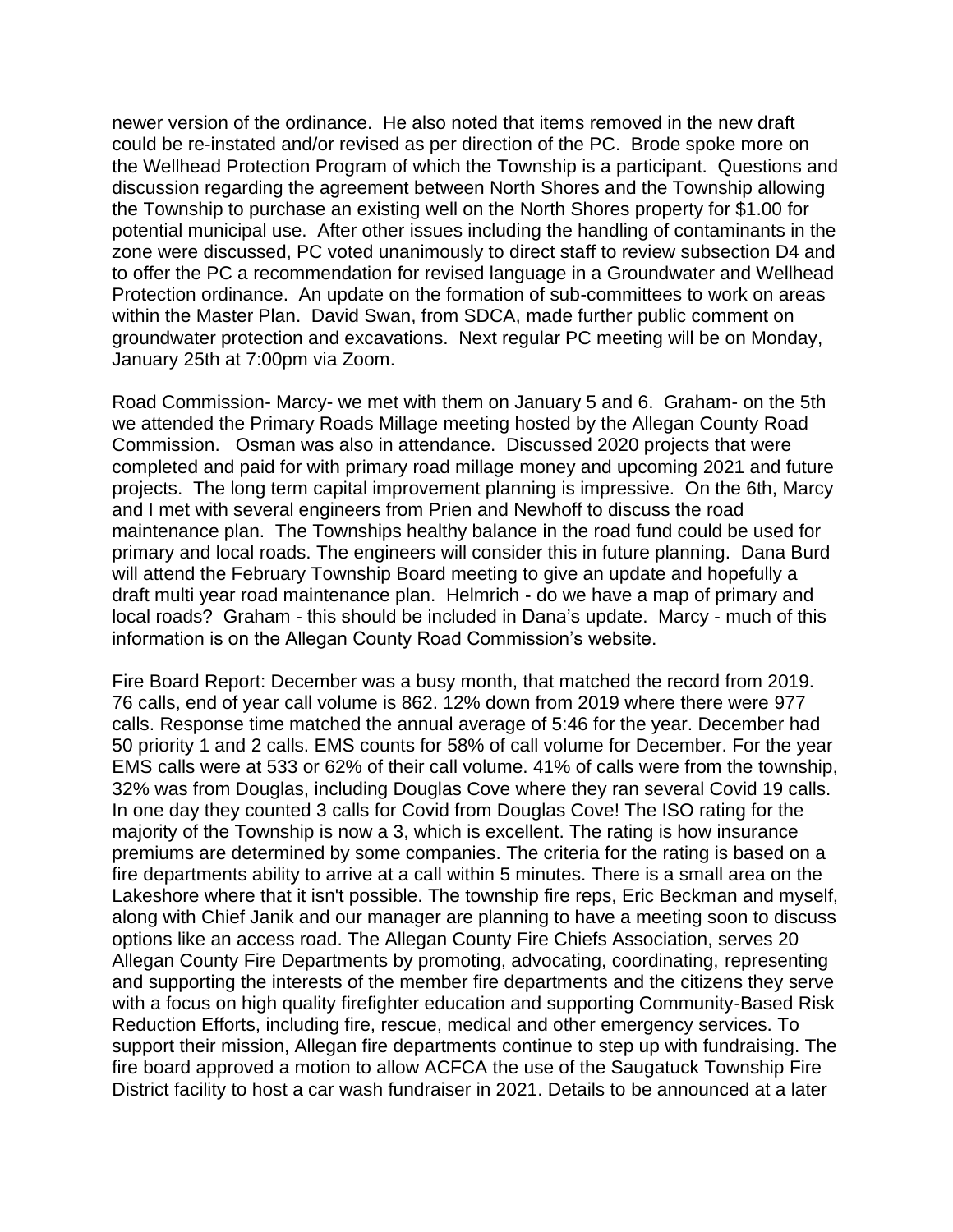date. The Fire District has obtained 950 rapid Covid-19 antigen tests for use on firefighters, emergency medical responders and full time staff, at no cost to the tax payer.

Parks Commission: Graham- Searing shared his report with the Board earlier today. There are some trail maintenance issues currently. There is an insurance claim filed associated with the accident that occured just north of Dairy Daze that resulted in trail damage. We are still waiting for that repair to be funded by the insurance company. We are looking at \$40K - \$50K in damages; is confident that will be funded by the insurance company. There have been some ongoing maintenance issues just north of the Fire Station. The Parks Commission asked that Staff and Legal Counsel prepare a letter to the engineer and construction contractor who built that segment of the trail as it is their impression that it is a premature failure and not regular maintenance. Plans are being developed at Sundown Park. The Drain Commissioner's office is looking at doing some bank stabilization in partnership with the neighboring property owners. They will likely ask to use the park as access during construction. The dog park was vandalized a few weeks ago and temporary repairs were made.

Kalamazoo Lake Water and Sewer Authority: Helmrich - have we asked our board representative to provide quarterly reports. Graham - yes. I have reached out to Mike McGuigan regarding connection fee and rates study as well as a letter recently came in from EGLE regarding some financial and managerial concerns related to the Authority. Daryl VanDyke, the manager of the Kalamazoo Lake Water and Sewer Authority is looking into this. The three communities may need to have some conversations to make some improvements moving forward.

Interurban Board- Please see Babinski's report in the packet.

Open Board Report: Helmrich - congratulated Joe and welcomed him on board. Marcy - welcomed Joe. Osman - yes, welcome Joe, is looking forward to a great transition.

Managers Report: Graham - Included in the packet is the Master Projects list. There is a Special Joint meeting for the Township Board and Planning commission scheduled for January 19 via Zoom conference. The meeting materials are available on the Township website. The office will be closed on MLK day. Thanked the Board for the opportunities afforded by the Township. All of your kind words mean the world to me. Everyone has treated me so well. This is a very special community. Is very proud of the progress we have made as a team.

Public Comment: Scott Beltman - the proposed Allegan County ORV ordinance can update open and closed roads annually. This will make it easy for law enforcement. Urges you to take action on the county ordinance at future meeting. Is always available for a phone call. Laurie Goshorn- wanted to reiterate what Jon was saying about the Historic Commission. Hopes it does not get pushed down the road any longer.